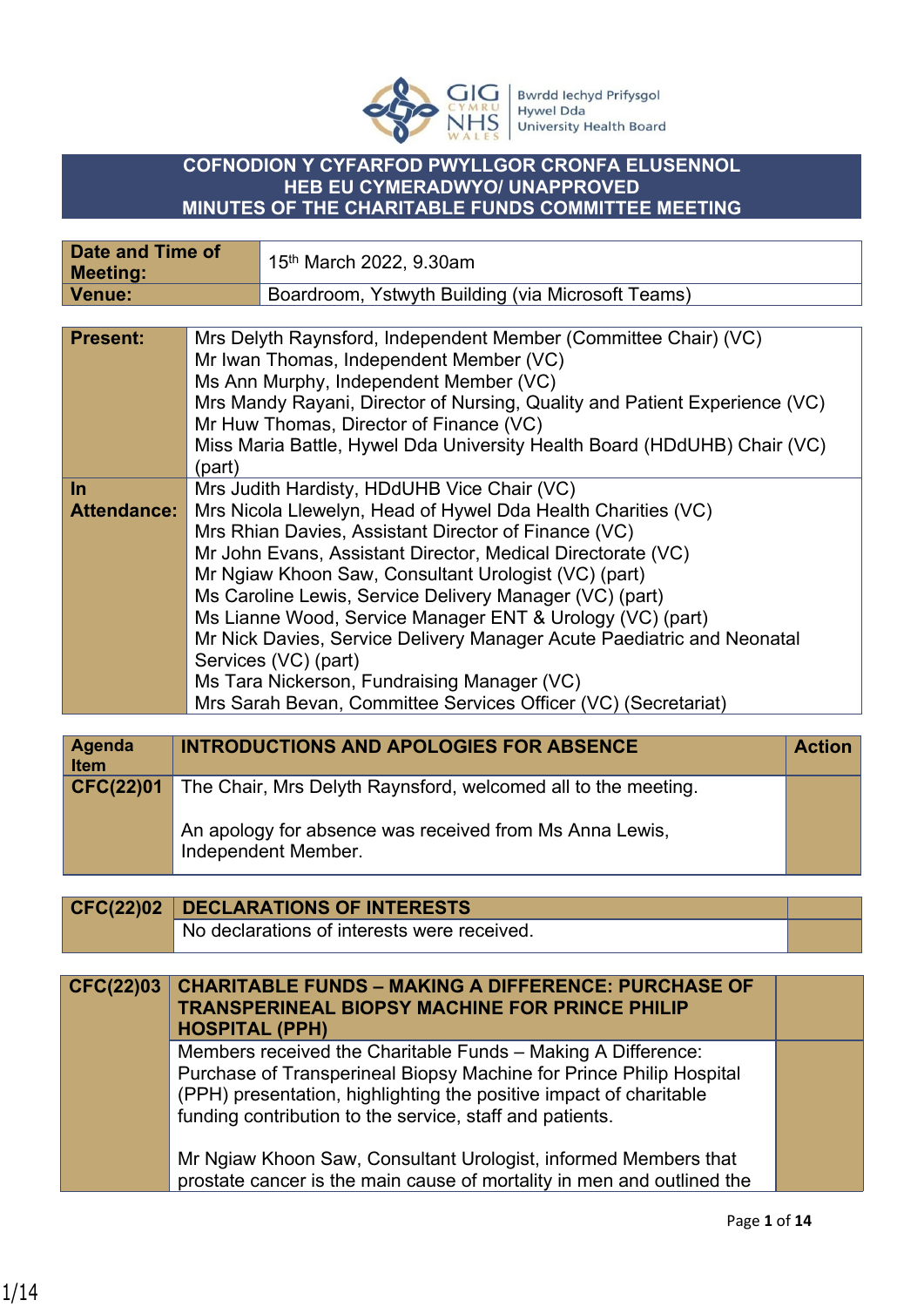serious implications of infection during surgery. Mr Saw advised that the procurement of the transperineal biopsy machine would reduce the prevalence of septicaemia infections and allow improved accessibility to the treatment area. Mr Saw further advised that use of a transperineal biopsy machine has been standard practice in England and that HDdUHB is the first health board in Wales to use precision point biopsy.

Mr Saw informed Members that implementation of the equipment is currently underway in PPH, with the intention to extend provision to Bronglais General Hospital (BGH) and Withybush General Hospital (WGH). Mr Saw further informed Members that, in comparison to transrectal biopsy, the equipment will improve rates of cancer detection and reduce patient need for antibiotics, which subsequently reduces the requirement for a hospital stay.

Mr Huw Thomas enquired whether Patient Reported Experience Measures (PREMs) or Patient Reported Outcome Measures (PROMs) had been considered to evaluate the experience and impact on patients. Mr Saw responded that there are existing PROMs currently used in NHS England which HDdUHB could adopt.

Mrs Raynsford commented that she had been unaware of the use of antibiotics during treatment and acknowledged that a reduction in the use of antibiotics would be beneficial for HDdUHB's prescription budget in addition to the ongoing challenge of antibiotic resistance and the overuse of antibiotics. Mrs Raynsford enquired whether patients had reported that transperineal biopsy is a less invasive process compared with transrectal biopsy. Mr Saw responded that, although the procedure can be unwieldy, the pain and discomfort can be less in comparison. Mr Saw advised Members that the transperineal biopsy procedure may not be suitable for all patients and would therefore be used alongside, and not in place of, transrectal biopsies.

With regard to a proposed implementation date, Mr Saw informed Members that delivery of the equipment is currently awaited. Mrs Raynsford extended an invitation to Mr Saw to attend the Committee in six months' time to provide a comparison of patients undergoing the new procedure and the difference it is making to them. Mr Huw Thomas commented that it would be useful to understand PROMs both pre and post implementation stage and welcomed the opportunity to explore this with the service.

Mrs Mandy Rayani informed Members of the Health and Social Care (Quality and Engagement) (Wales) Act 2020 in relation to the reporting of quality improvements and impact upon patients. Mrs Nicola Llewelyn assured Members that impact reporting measures will be captured on a more formal basis going forward and has been incorporated into the new application process for larger requests for financial support and the evaluation framework, which is to be implemented for Quarter 1

**NKS**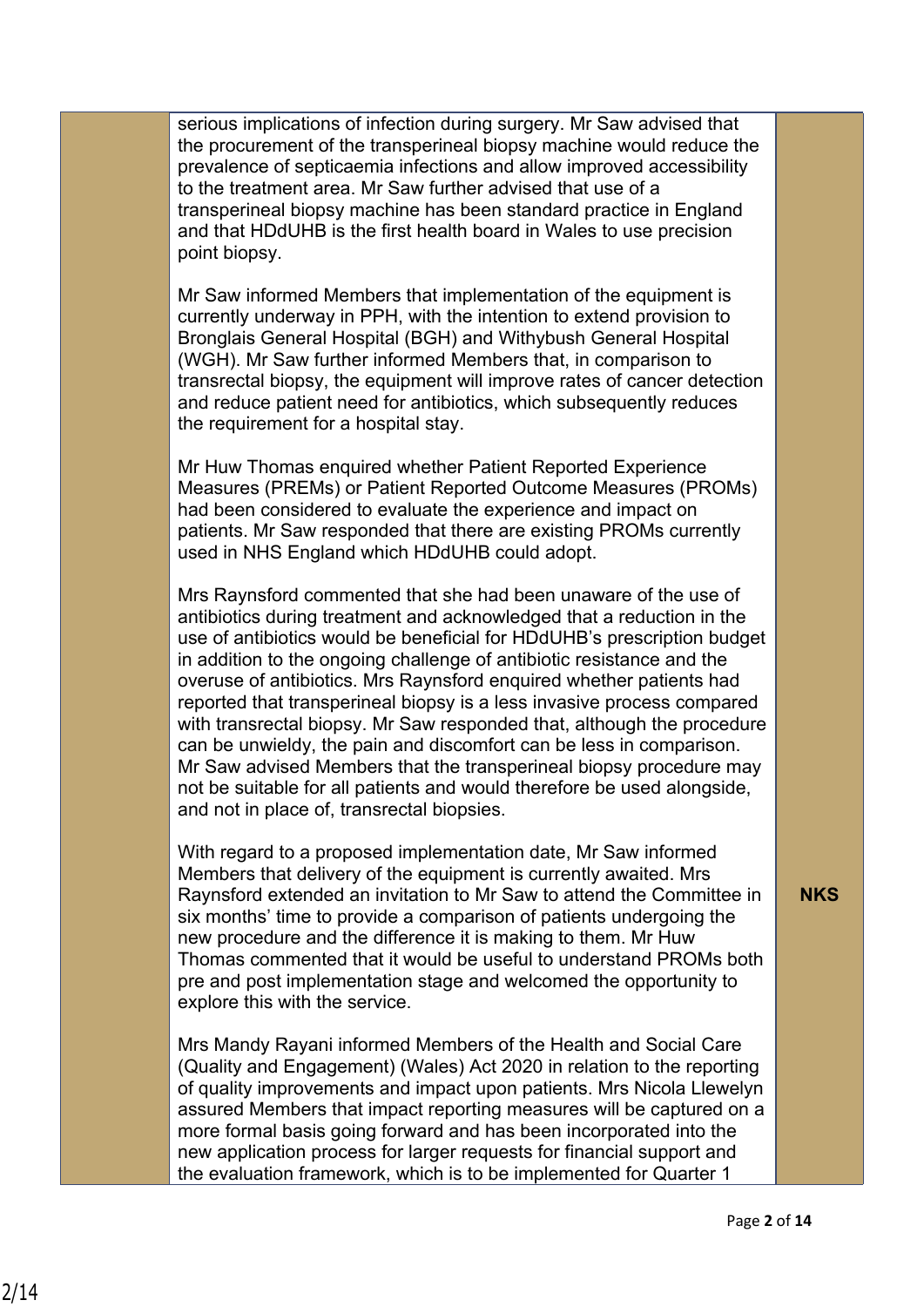and 2, 2022/23. Mrs Rayani noted that the use of both patient and staff reported measures would be beneficial. *Miss Maria Battle left the Committee meeting*  Mrs Raynsford concluded by recognising that the financial savings generated by small cost items such as this equipment can be significant. Mrs Raynsford thanked Mr Saw for his insightful presentation. *Mr Ngiaw Khoon Saw, Ms Caroline Lewis and Ms Lianne Wood left the Committee meeting Mrs Delyth Raynsford left the Committee meeting due to connection issues.* The Committee **NOTED** the content of the Charitable Funds – Making A Difference: Purchase of Transperineal Biopsy Machine for Prince Philip Hospital (PPH) presentation.

## **MINUTES OF THE PREVIOUS MEETING HELD ON 30th NOVEMBER 2021 CFC(22)04 RESOLVED** - that the minutes of the Charitable Funds Committee meeting held on 30th November 2021 be **APPROVED** as an accurate record of proceedings.

**TABLE OF ACTIONS FROM THE MEETING HELD ON 30th**

**NOVEMBER 2021**  An update was provided on the Table of Actions from the meeting held on 30th November 2021, with confirmation received that all outstanding actions had been progressed.

In terms of matters arising:

**CFC(22)05**

- **CFC(21)73 Staff Welfare And Wellbeing: Creating Rest Areas for our Staff:** *Elin Brock to provide a further update to the Committee regarding charitable funds expenditure for creating rest areas for staff across the Health Board -* Mrs Llewelyn, on behalf of Ms Elin Brock, Head of Research, Innovation & Improvement, informed Members that there had been limited progress made due to operational pressures. Mrs Llewelyn assured Members that there has been considerable interest from staff, engagement work with operations managers is well underway and that the Head of Research, Innovation & Improvement has networked with NHS England to explore innovative ways to utilise the funding.
- **CFC(21)78 Investment Sub-Committee Terms of Reference:** *Rhian Davies to provide an update regarding the Investment Sub-Committee and its Terms of Reference*. Mrs Rhian Davies informed Members that the Sub-Committee has not yet held its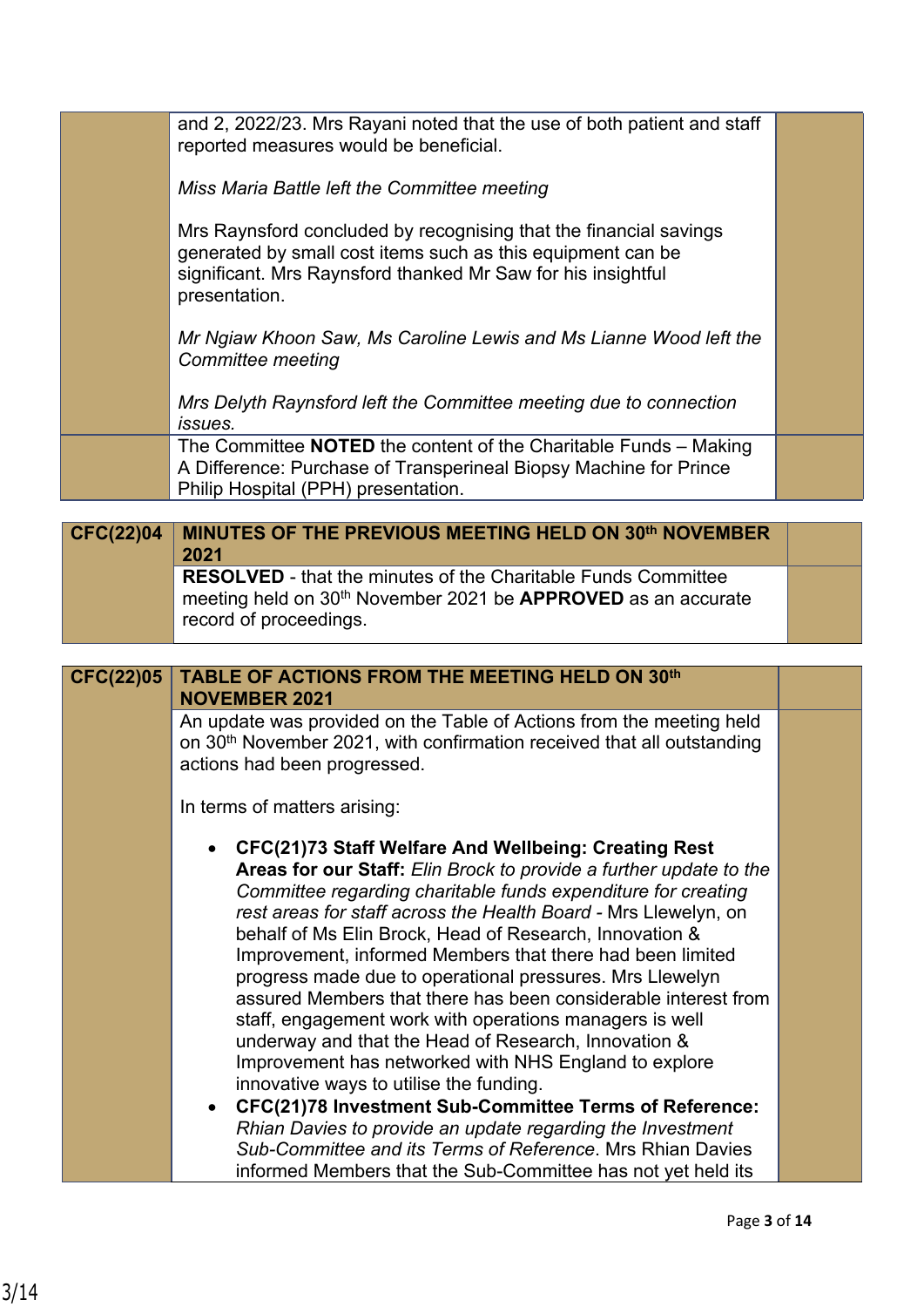| initial meeting, however the evaluation of seven tender bids had<br>been undertaken and the successful tender has been awarded.<br>Mrs Davies informed Members that once the compulsory 10 day<br>standstill period has passed, the Sub-Committee will be<br>established with the successful investment advisor. Mr Huw<br>Thomas assured Members that the transaction between the<br>current and future investment advisors will be carefully<br>considered to ensure that asset values are maintained during<br>the transfer process. Additionally, Mr Huw Thomas advised<br>Members that the Sub-Committee will require input from an<br>independent advisor and the Finance team is currently exploring<br>the adoption of a procurement framework currently utilised by<br>Carmarthenshire County Council. Mrs Davies undertook to<br>present the Investment Sub-Committee's Terms of Reference to<br>the Committee for approval at its meeting on 6 <sup>th</sup> June 2022.<br>CFC(21)80 Any Other Business: Nicola Llewelyn to provide an<br>update to the Committee regarding potential Welsh Government<br>intention to carry out a similar review to the independent review<br>commissioned by the Scottish Government to strengthen<br>governance arrangements for Scottish NHS endowment funds<br>(NHS charities) following a 2019 report by the Scottish Charity<br>Regulator concerning the mismanagement of charitable funds by<br>NHS Tayside - Mrs Llewelyn assured Members that whilst there<br>are currently no plans for a similar review to be undertaken in<br>Wales, the recommendations from the Scottish Government<br>review will be taken into consideration for Quarter 1 and 2,<br>2022/23. | <b>RD</b> |
|---------------------------------------------------------------------------------------------------------------------------------------------------------------------------------------------------------------------------------------------------------------------------------------------------------------------------------------------------------------------------------------------------------------------------------------------------------------------------------------------------------------------------------------------------------------------------------------------------------------------------------------------------------------------------------------------------------------------------------------------------------------------------------------------------------------------------------------------------------------------------------------------------------------------------------------------------------------------------------------------------------------------------------------------------------------------------------------------------------------------------------------------------------------------------------------------------------------------------------------------------------------------------------------------------------------------------------------------------------------------------------------------------------------------------------------------------------------------------------------------------------------------------------------------------------------------------------------------------------------------------------------------------------------------------------------------------------------------------|-----------|

| CFC(22)06        | <b>RATIFICATION OF ANY APPROVALS MADE OUTSIDE THE</b><br><b>MEETING VIA CHAIR'S ACTION</b>                                               |  |
|------------------|------------------------------------------------------------------------------------------------------------------------------------------|--|
|                  | It was noted that no approvals were made requiring ratification via<br>Chair's Action since the previous Committee meeting.              |  |
|                  |                                                                                                                                          |  |
| <b>CFC(22)07</b> | <b>RATIFICATION OF CHARITABLE FUNDS COMMITTEE DECISIONS</b><br>BY THE CORPORATE TRUSTEE                                                  |  |
|                  | It was noted that no decisions were made by the Committee requiring<br>ratification by the Corporate Trustee since the previous meeting. |  |

| <b>CFC(22)08</b> | DRAFT CHARITABLE FUNDS COMMITTEE ANNUAL REPORT<br>2021/22                                                                                                                                                                                                                            |  |
|------------------|--------------------------------------------------------------------------------------------------------------------------------------------------------------------------------------------------------------------------------------------------------------------------------------|--|
|                  | Members received the Draft Charitable Funds Committee Annual<br>Report to Board 2021/22 for endorsement, prior to onward submission<br>to Board.                                                                                                                                     |  |
|                  | Mrs Rayani advised Members that the report demonstrates the passion<br>and commitment of the Committee to making a difference to patients<br>and staff. Mr Iwan Thomas commended the comprehensive report,<br>particularly the performance section, highlighting the difference that |  |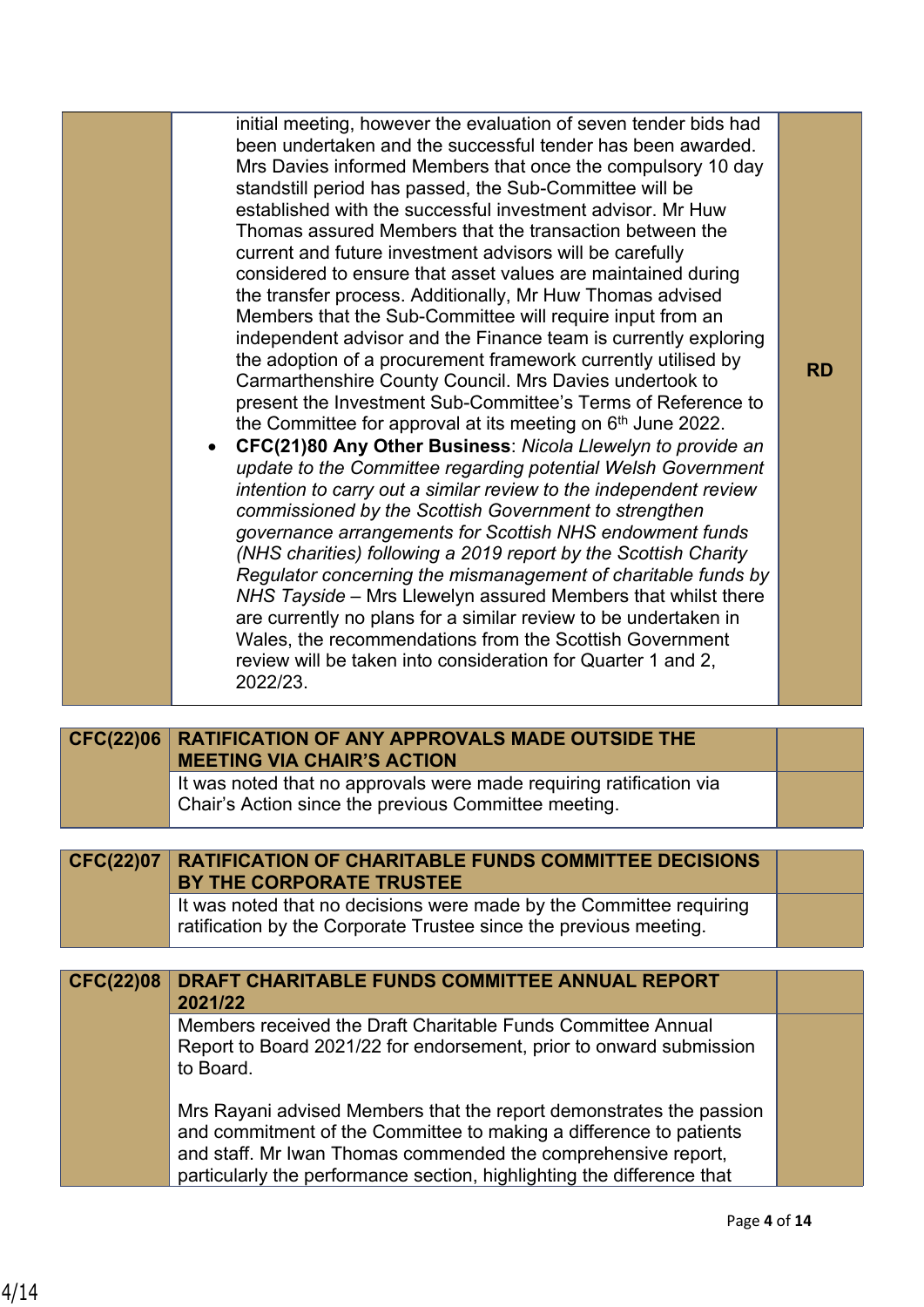|                  | past charitable funds have made. Mr Iwan Thomas enquired about<br>future plans for the Hywel Dda Health Charities Lottery Scheme. Mrs<br>Llewelyn responded that the new Senior Communications Officer is<br>developing plans for a relaunch to increase player numbers, which will<br>include a direct mail campaign. Mrs Llewelyn commented that it is<br>envisaged that year 1 targets will be met during the next six months<br>following the relaunch. There has been a number of staff signing up to<br>the scheme, which in some instances has generated conversations on<br>the availability of charitable funds. |  |
|------------------|---------------------------------------------------------------------------------------------------------------------------------------------------------------------------------------------------------------------------------------------------------------------------------------------------------------------------------------------------------------------------------------------------------------------------------------------------------------------------------------------------------------------------------------------------------------------------------------------------------------------------|--|
|                  | Ms Ann Murphy commented that little feedback has been seen in terms<br>of winners. Mrs Llewelyn responded that regular updates are provided<br>via social media platforms, however the team is somewhat restricted in<br>terms of what can be included within the Health Board's global emails<br>and the internet/intranet pages. Mrs Llewelyn assured Members that<br>this will be reviewed once the team is able to access the SharePoint<br>system.                                                                                                                                                                   |  |
|                  | Mrs Delyth Raynsford re-joined the Committee meeting and requested<br>Mr Iwan Thomas chair the remainder of the meeting due to<br>temperamental internet connections.                                                                                                                                                                                                                                                                                                                                                                                                                                                     |  |
|                  | The Committee ENDORSED the Draft Charitable Funds Committee<br>Annual Report to Board 2021/22 for onward submission to the Board.                                                                                                                                                                                                                                                                                                                                                                                                                                                                                         |  |
|                  |                                                                                                                                                                                                                                                                                                                                                                                                                                                                                                                                                                                                                           |  |
| <b>CFC(22)09</b> | <b>CHARITABLE FUNDS SUB-COMMITTEE UPDATE REPORT</b>                                                                                                                                                                                                                                                                                                                                                                                                                                                                                                                                                                       |  |
|                  | Members received the Charitable Funds Sub-Committee Update                                                                                                                                                                                                                                                                                                                                                                                                                                                                                                                                                                |  |
|                  | Report, providing a summary of the Sub-Committee's activity between<br>11 <sup>th</sup> September 2021 and 10 <sup>th</sup> January 2022.                                                                                                                                                                                                                                                                                                                                                                                                                                                                                 |  |
|                  | Mr John Evans highlighted the following key points for the Committee<br>to note:                                                                                                                                                                                                                                                                                                                                                                                                                                                                                                                                          |  |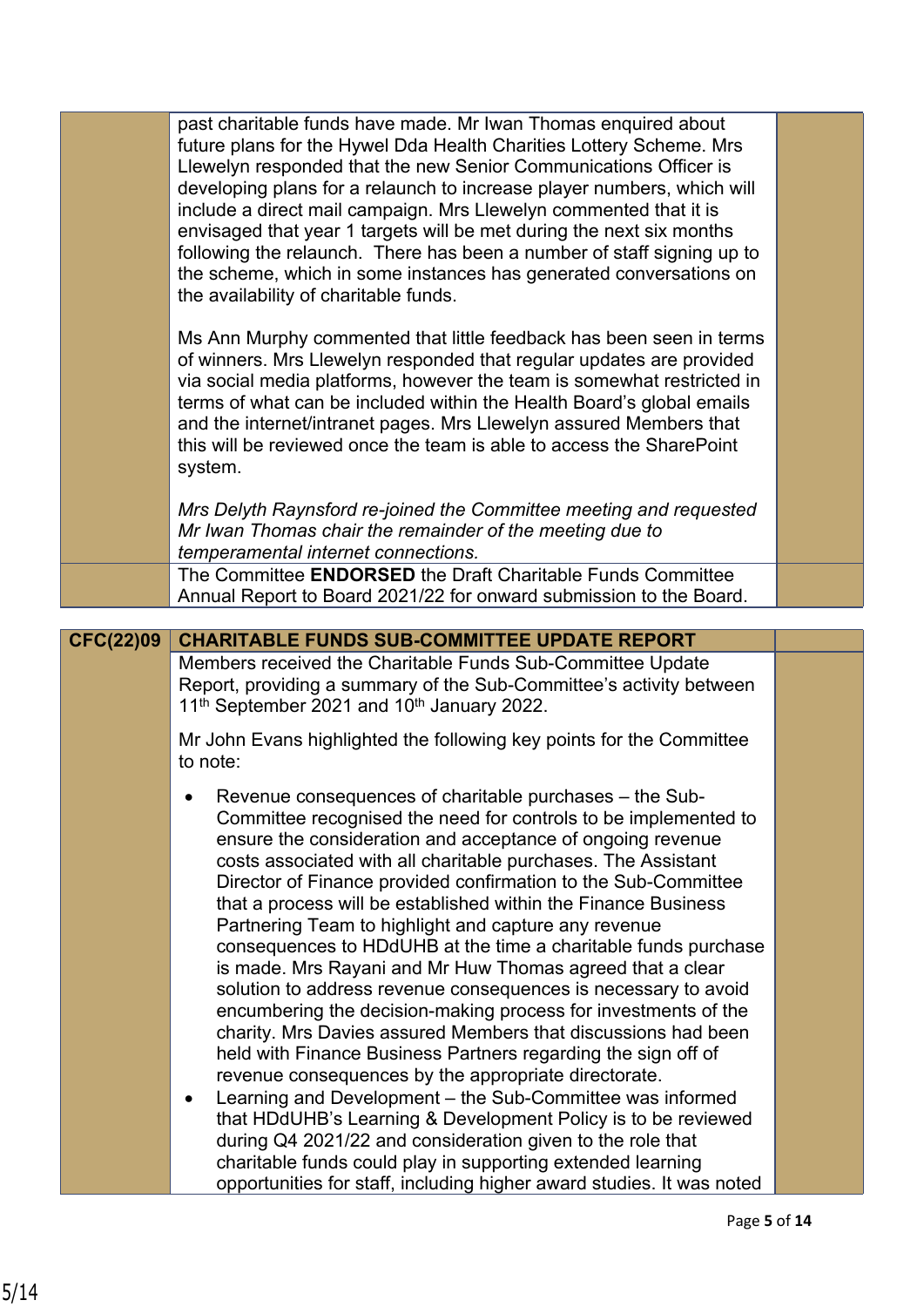|                  | that this review would also consider equitable access to training as                                                                         |  |
|------------------|----------------------------------------------------------------------------------------------------------------------------------------------|--|
|                  | not all services have access to sufficient levels of charitable funds.<br>Mrs Judith Hardisty sought assurance that the application process  |  |
|                  | for charitable funds for learning and development purposes is                                                                                |  |
|                  | equitable as there could be potential for discrimination, i.e., if their                                                                     |  |
|                  | first language is not English or Welsh. Mr Evans responded that                                                                              |  |
|                  | the Learning & Development department are introducing                                                                                        |  |
|                  | references to charitable funds into the new policy. Mrs Llewelyn                                                                             |  |
|                  | provided clarification to Members that requests for training are<br>submitted to the Sub-Committee if they fall outside of the remit of      |  |
|                  | the Learning & Development Policy and outside of the annual                                                                                  |  |
|                  | application process. Mrs Llewelyn assured Members that a review                                                                              |  |
|                  | of the application process, for example the Higher Award process,                                                                            |  |
|                  | is being undertaken in conjunction with Workforce and                                                                                        |  |
|                  | Organisational Development colleagues to address concerns<br>surrounding equity and accessibility.                                           |  |
|                  | Discretionary Capital Programme - the Sub-Committee was<br>$\bullet$                                                                         |  |
|                  | advised by the Head of Capital Planning that HDdUHB's 2022/23                                                                                |  |
|                  | capital priorities should be confirmed by the end of February 2022.                                                                          |  |
|                  | Subsequently, this will enable the Capital Planning team and the                                                                             |  |
|                  | Hywel Dda Health Charities team to identify any capital bids                                                                                 |  |
|                  | eligible for charitable funds and to discuss the support of any<br>priorities from charitable funds with the relevant fund managers. Mr      |  |
|                  | Evans informed Members that this work is ongoing.                                                                                            |  |
|                  |                                                                                                                                              |  |
|                  | The Committee NOTED the content of the Charitable Funds Sub-<br>Committee Update Report.                                                     |  |
|                  |                                                                                                                                              |  |
| <b>CFC(22)10</b> | <b>CHARITABLE FUNDS SUB-COMMITTEE ANNUAL REPORT</b>                                                                                          |  |
|                  | 2021/22                                                                                                                                      |  |
|                  | Members received the Charitable Funds Sub-Committee Annual                                                                                   |  |
|                  |                                                                                                                                              |  |
|                  | Report 2021/22 for endorsement.                                                                                                              |  |
|                  | Mr Evans expressed thanks to Mrs Llewelyn and the team for their                                                                             |  |
|                  | support and contribution to the work of the Sub-Committee over the                                                                           |  |
|                  | past year.                                                                                                                                   |  |
|                  | The Committee ENDORSED the Charitable Funds Sub-Committee                                                                                    |  |
|                  | Annual Report 2021/22.                                                                                                                       |  |
|                  |                                                                                                                                              |  |
| <b>CFC(22)11</b> | <b>CHARITABLE FUNDS COMMITTEE RISK REGISTER</b>                                                                                              |  |
|                  | Members received the Charitable Funds Committee Risk Register                                                                                |  |
|                  | report. Mrs Rayani informed Members of one current risk in the domain<br>of charitable funds; Risk 1130 Failure to increase charitable funds |  |
|                  | income and expenditure, which is associated with the delivery of the                                                                         |  |
|                  | Hywel Dda Health Charities Planning Objective 2E for 2021/22.                                                                                |  |
|                  |                                                                                                                                              |  |
|                  | Mrs Rayani informed Members that the charity's latest Integrated<br>Performance Report demonstrates that the charity's overall income from   |  |

T.

۰

m.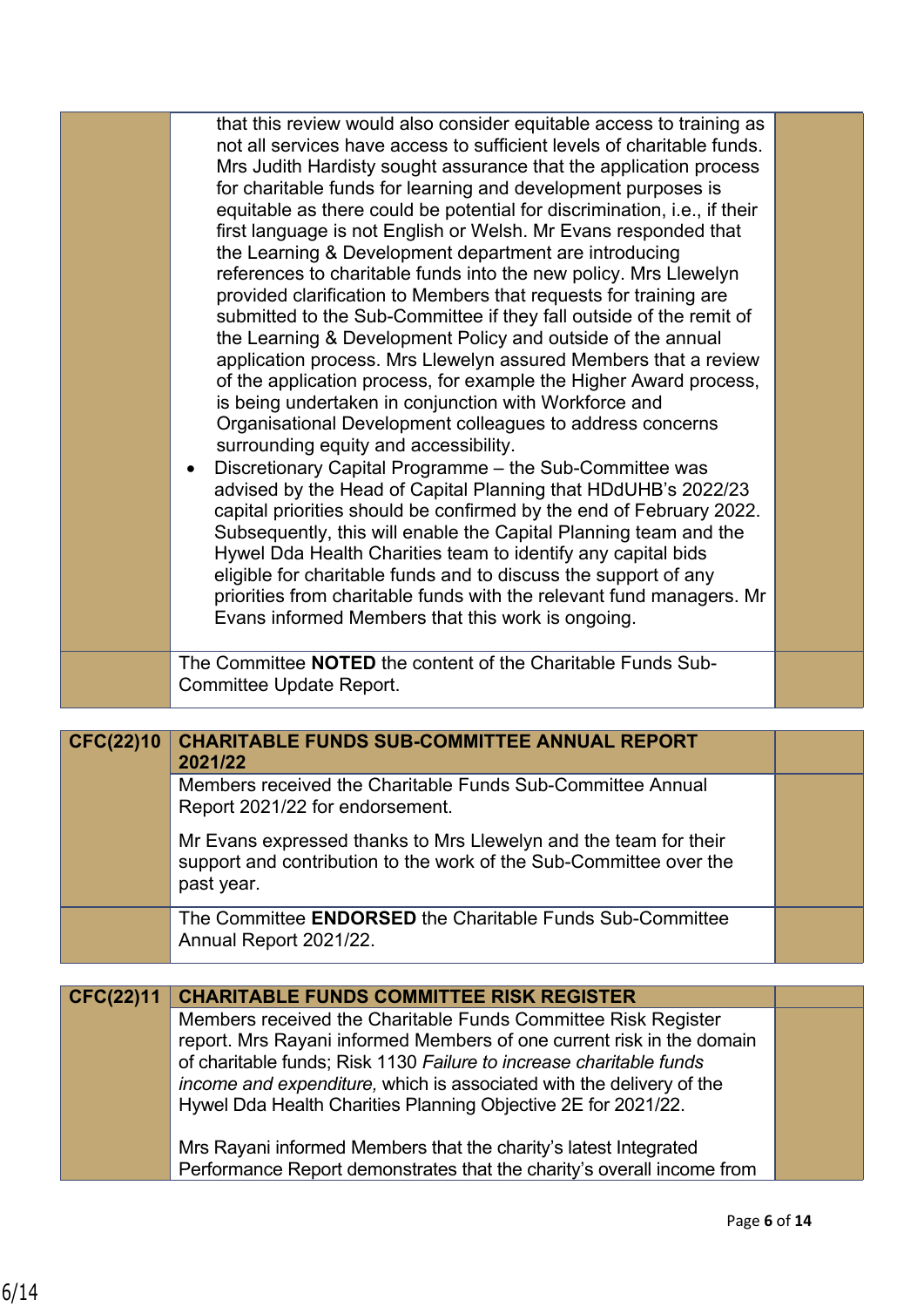|                  | donations, grants and legacies to 31 <sup>st</sup> January 2022 has decreased<br>significantly, and it is therefore recommended that this risk is closed as<br>the risk has materialised. Mrs Rayani assured Members that, although<br>the risk of downturn in income generated through charitable funds has<br>been realised, the risk will remain under review. Mrs Rayani recognised<br>that the failure to increase charitable funds income and expenditure is not<br>due to a lack of volition and engagement from the Fundraising team, but<br>due to the current economic environment.                                                                                        |  |
|------------------|--------------------------------------------------------------------------------------------------------------------------------------------------------------------------------------------------------------------------------------------------------------------------------------------------------------------------------------------------------------------------------------------------------------------------------------------------------------------------------------------------------------------------------------------------------------------------------------------------------------------------------------------------------------------------------------|--|
|                  | Mrs Llewelyn informed Members that a new risk relating to sustaining<br>and increasing the charity's income levels has been identified and that a<br>risk assessment and action plan have been created to provide assurance<br>that suitable actions will be implemented to minimise or reduce the<br>likelihood of significant impact occurring.                                                                                                                                                                                                                                                                                                                                    |  |
|                  | Mr Iwan Thomas enquired about possible funding for the Ukrainian<br>crisis and resettlement schemes. Mrs Rayani responded that the<br>Health Board's charitable funds are for the purposes of supporting<br>HDdUHB patients and staff. However, the Health Board is supporting<br>and promoting donations to the Ukraine crisis. Mr Huw Thomas<br>confirmed that the charity is constituted to benefit the patients of<br>HDdUHB and that there are certain stipulations attached to the<br>allocation of funding.                                                                                                                                                                   |  |
|                  | Mrs Llewelyn informed Members that a staff bulletin had recently been<br>circulated on how employees can support Ukraine campaigns.<br>Regarding resettlement schemes and health needs, Mrs Llewelyn<br>referred to the healthcare services previously provided by the Health<br>Board to refugees at the Penally site in Tenby and highlighted the<br>importance of partnership working to support and signpost refugees to<br>relevant agencies. Mr Iwan Thomas concluded by noting that, although<br>the Health Board is keen to signpost and support in any way possible,<br>the Health Board has a requirement to operate within the remit of<br>charitable funding directives. |  |
|                  | The Committee:<br><b>NOTED</b> the closure of Risk 1130 as the risk has materialised.<br>$\bullet$<br><b>RECEIVED ASSURANCE</b> that a new risk has been identified<br>$\bullet$<br>and that all relevant controls and mitigating actions have been<br>identified.<br><b>RECEIVED ASSURANCE</b> that the planned actions for the new<br>$\bullet$<br>risk to be implemented are within stated timescales and will<br>reduce the risk further and/or mitigate the impact if the risk<br>materialises.                                                                                                                                                                                 |  |
|                  |                                                                                                                                                                                                                                                                                                                                                                                                                                                                                                                                                                                                                                                                                      |  |
| <b>CFC(22)12</b> | ASSURANCE ON PLANNING OBJECTIVES ALIGNED TO CFC<br>Members received the Assurance on Planning Objectives Aligned to<br>CFC report, providing an update on the progress made in the delivery<br>of the Planning Objective aligned to the Committee, for onward<br>assurance to the Board.                                                                                                                                                                                                                                                                                                                                                                                             |  |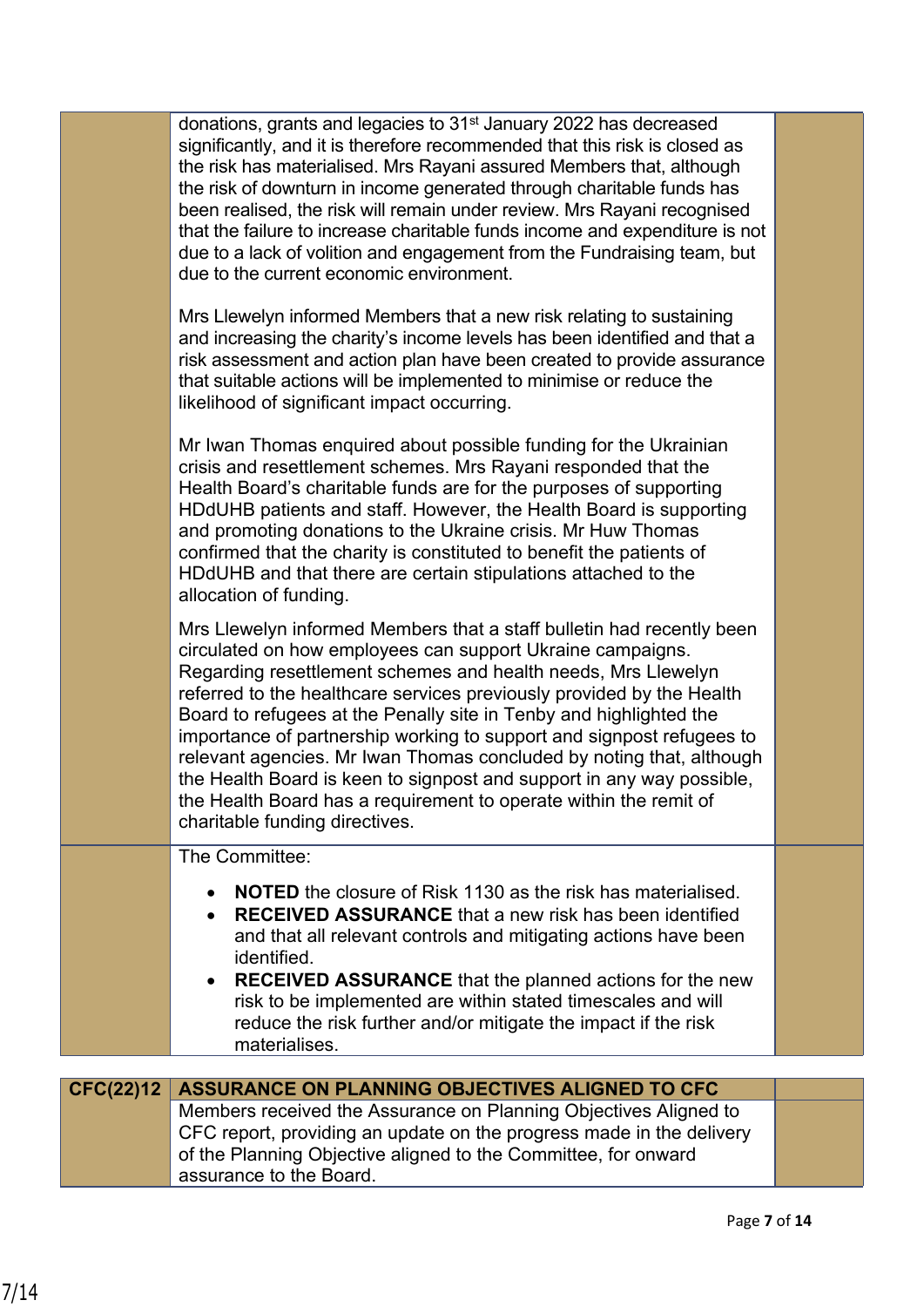|                  | Mrs Rayani advised Members that the Committee is on track with<br>progress made in the delivery of the one Planning Objective aligned to<br>the CFC:<br>• 2E - From April 2021, develop a programme of activities which<br>promote awareness of the Health Board's official charity and the<br>opportunities available to raise and use funds to make a positive<br>difference to the health, wellbeing and experience of patients,<br>service users and staff across Hywel Dda University Health<br>Board. Develop clear processes for evidencing the impact of our<br>charitable expenditure on our patients, service users and staff<br>with the aim of increasing our income and expenditure levels on<br>an annual basis.<br>Mrs Llewelyn informed Members that Planning Objective 2E has been<br>revised for 2022/23 and, subject to Board approval, will be reported via<br>the CFC with effect from the June 2022 meeting: |  |
|------------------|------------------------------------------------------------------------------------------------------------------------------------------------------------------------------------------------------------------------------------------------------------------------------------------------------------------------------------------------------------------------------------------------------------------------------------------------------------------------------------------------------------------------------------------------------------------------------------------------------------------------------------------------------------------------------------------------------------------------------------------------------------------------------------------------------------------------------------------------------------------------------------------------------------------------------------|--|
|                  | 2E - From April 2022, continue to deliver the objectives of the<br>charity's three-year plan (2020-2023) to further promote<br>awareness of the Health Board's official charity and the<br>opportunities available to raise and use funds to make a positive<br>difference to the health, wellbeing and experience of patients,<br>service users and staff across Hywel Dda University Health<br>Board. As part of this, deliver the charity's marketing and<br>communication plan from 1 <sup>st</sup> April 2022 and undertake a review of<br>the charity's strategic objectives, structure and resources to<br>ensure effectiveness for Board assurance with the aim of<br>developing the charity's longer-term strategy by February 2023.                                                                                                                                                                                      |  |
|                  | The Committee:<br><b>RECEIVED ASSURANCE</b> on the current position in regard to<br>the progress of the Planning Objective aligned to the Charitable<br>Funds Committee, in order to provide onward assurance to the<br>Board where Planning Objectives are progressing and are on<br>target, and to raise any concerns where Planning Objectives are<br>identified as behind in their status and/or not achieving against<br>their key deliverables.<br><b>NOTED</b> the revised Planning Objective 2E for 2022/23 and the<br>$\bullet$<br>key deliverables associated with its delivery.                                                                                                                                                                                                                                                                                                                                         |  |
| <b>CFC(22)13</b> | <b>INTEGRATED HYWEL DDA HEALTH CHARITIES PERFORMANCE</b>                                                                                                                                                                                                                                                                                                                                                                                                                                                                                                                                                                                                                                                                                                                                                                                                                                                                           |  |
|                  | <b>REPORT</b><br>Members were presented with the Integrated Hywel Dda Health<br>Charities Performance Report, providing an update on the charity's<br>performance and position as at 31 <sup>st</sup> January 2022.<br>Mrs Davies highlighted the following key financial performance<br>considerations:                                                                                                                                                                                                                                                                                                                                                                                                                                                                                                                                                                                                                           |  |
|                  | The net assets of the charity have decreased by £810,873.                                                                                                                                                                                                                                                                                                                                                                                                                                                                                                                                                                                                                                                                                                                                                                                                                                                                          |  |

т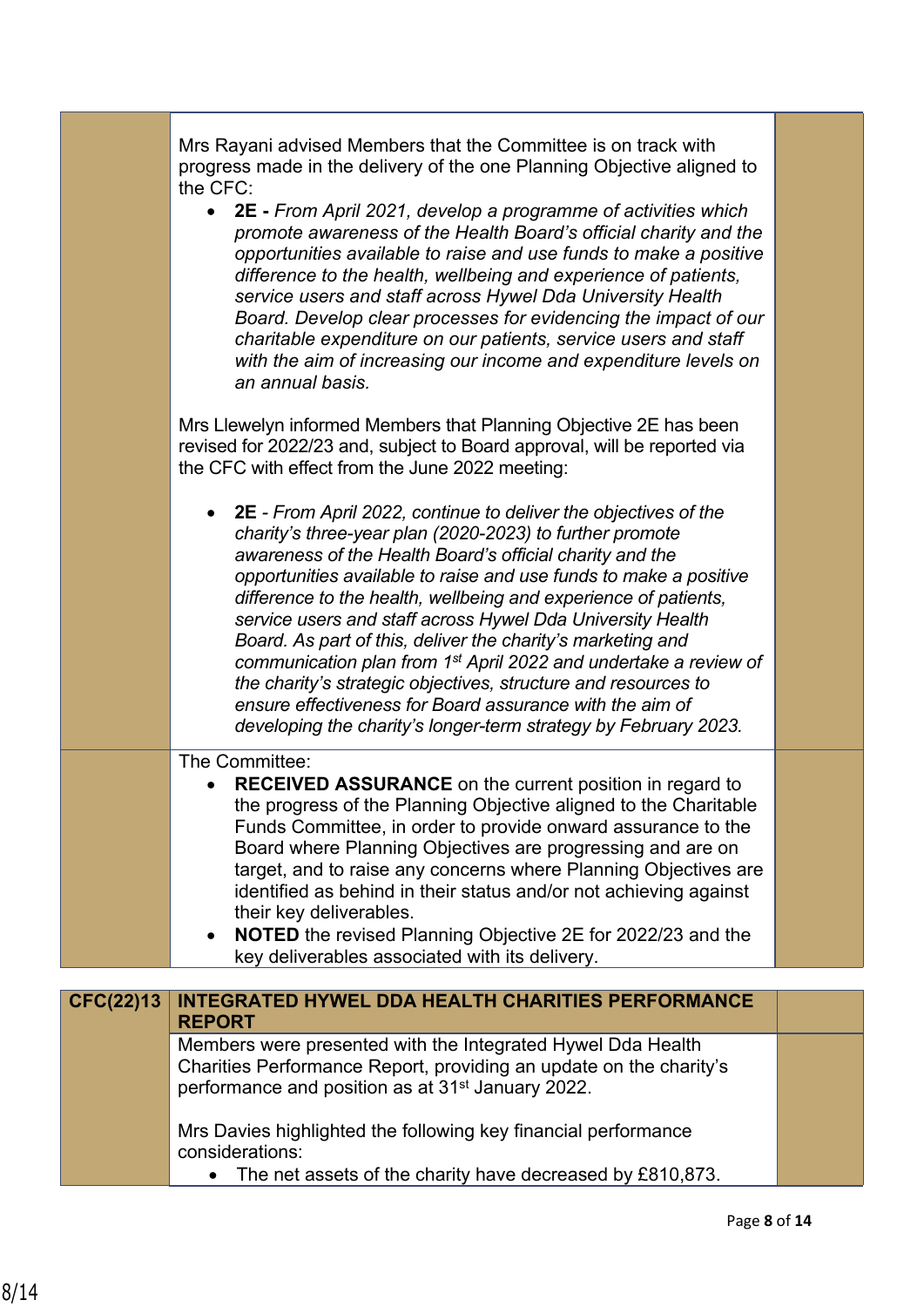- The charity's total incoming resources were £612,424.
- The charity's overall income from donations, grants and legacies has decreased by 68.3% in comparison to the same period in the previous financial year.
- The value of investments held by the charity was £9,078,880. The value of total funds held at the same date was £9,811,110. The charity's investment advisors Sarasin & Partners LLP report that the portfolios have performed above the index-based benchmark over the past quarter.
- Charitable expenditure, excluding support costs, for the period 1<sup>st</sup> April 2021 to 31<sup>st</sup> January 2022 was £1,413,475. This represents a 92.1% increase in comparison to expenditure for the previous financial year.
- Charitable expenditure including support costs was £1,498,319, which represents an 83% increase in comparison to expenditure for the same period in the previous financial year.
- The reported position for the total of governance and support costs (including finance and fundraising costs) is £351,250; an underspend of £3,621 against budget.
- There is a net surplus from unrestricted apportionments across funds of £109,283, which is sufficient to cover the governance and support costs and audit fees incurred by the charity.

Regarding the significant decrease in income levels, Mrs Llewelyn advised Members that the Fundraising team had not anticipated a decrease to such an extent due to the high levels of engagement with fundraisers and donors locally. With specific regard to legacies, Mrs Llewelyn informed Members that a reduction has been experienced Wales-wide and could be attributed to the uncertainty arising from the merger of health boards in Wales in 2009.

Regarding the BGH Chemotherapy Day Unit Capital Fundraising Appeal, Mrs Llewelyn informed Members of the successful launch held in November 2021 and provided assurance to Members that the campaign is currently on track to meet the expected March 2022 target of £78,500. Mrs Llewelyn conveyed thanks to the clinical teams within Cancer services, in their role as the public face of the appeal, as well as the phenomenal support received from local communities.

Mrs Llewelyn assured Members that there are currently no risks associated with the campaign and that the appeal is on track to meet the overall target of £500,000 by January 2023.

Members approved a governance and support costs budget of £441,969 for the 2022/23 financial year, subject to presentation to the Board at its Public meeting on 31st March 2022 for ratification in its role as Corporate Trustee. Members also approved the carrying forward of the £37,500 marketing and communications pay budget, approved in March 2021, to the 2022/23 financial year to fund the costs of a fixedterm Communications Assistant.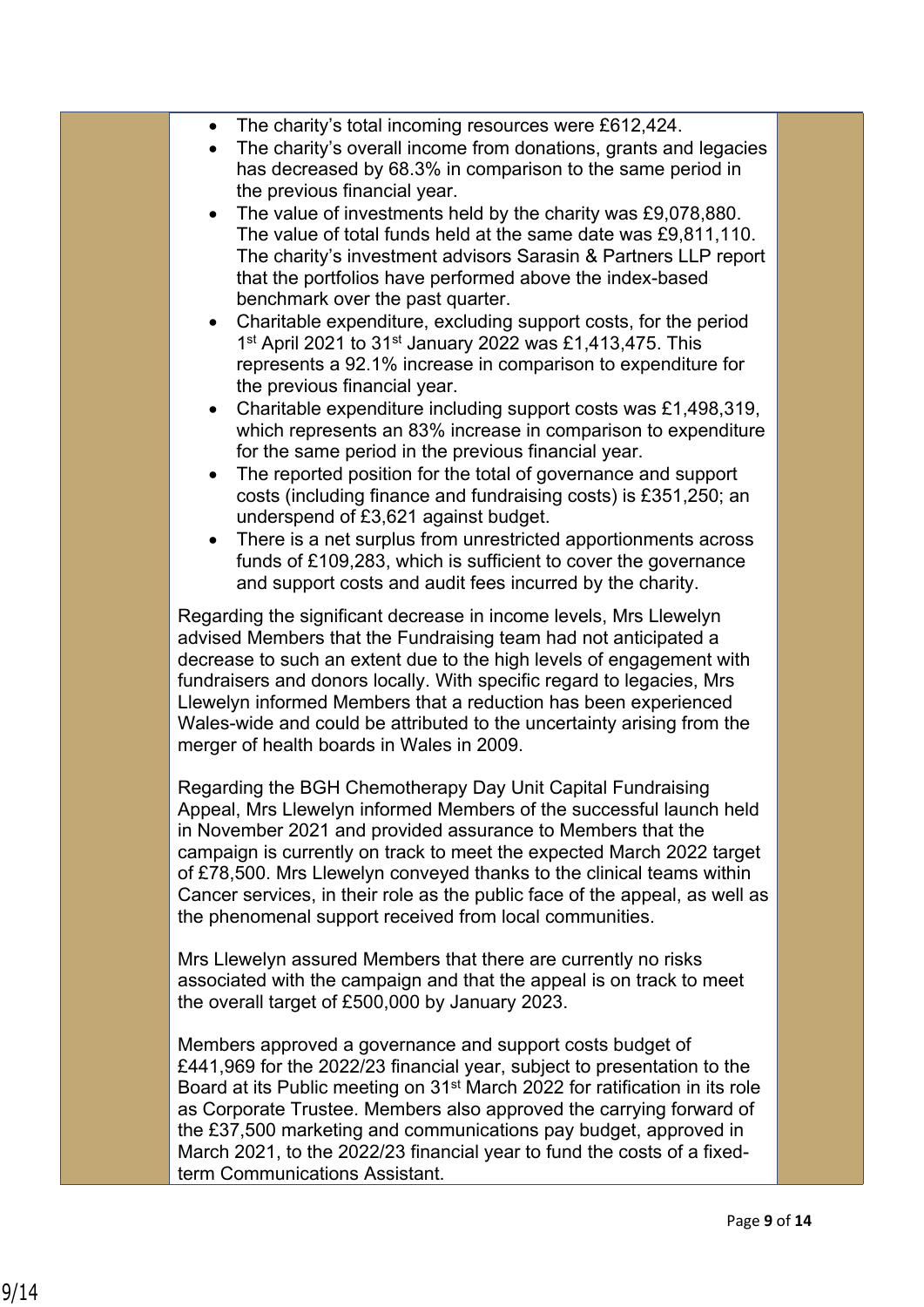|                  | Mr Alexander True and Mr Tom Lindsey joined the Committee meeting                                                                                                                                                                                                                                                                                                                                                                                                                                                                                                                                                                                                     |  |
|------------------|-----------------------------------------------------------------------------------------------------------------------------------------------------------------------------------------------------------------------------------------------------------------------------------------------------------------------------------------------------------------------------------------------------------------------------------------------------------------------------------------------------------------------------------------------------------------------------------------------------------------------------------------------------------------------|--|
|                  | The Committee:<br><b>RECEIVED ASSURANCE</b> on the charity's performance.<br>RECOMMENDED FOR RATIFICATION BY THE CORPORATE<br>$\bullet$<br><b>TRUSTEE</b> a governance and support costs budget of £441,969<br>for the 2022/23 financial year.<br>APPROVED the carrying forward of the £37,500 marketing and<br>communications pay budget approved in March 2021 to the<br>2022/23 financial year to fund the costs of a fixed-term<br><b>Communications Assistant.</b>                                                                                                                                                                                               |  |
|                  |                                                                                                                                                                                                                                                                                                                                                                                                                                                                                                                                                                                                                                                                       |  |
| <b>CFC(22)14</b> | <b>INVESTMENT ADVISOR PERFORMANCE UPDATE</b><br>Members received the Investment Advisor Performance Update<br>presentation. Mr Alexander True informed Members that the current<br>concerns regarding inflationary pressures and the geopolitical<br>environment are reflected within the charity's portfolio, adding that<br>Sarasin are responding to these challenges to meet its long term<br>objectives.                                                                                                                                                                                                                                                         |  |
|                  | Mr Huw Thomas informed Members that the charity's possible<br>exposure to Russia had been considered and assured Members that<br>there are no direct investments. However, with regard to indirect<br>investments, Mr Huw Thomas queried whether there is likely to be any<br>impact on the charity's portfolio. Mr Tom Lindsey confirmed that there is<br>no direct exposure and that any indirect exposure is limited, citing two<br>examples of indirect exposure, which were of no concern.                                                                                                                                                                       |  |
|                  | Mr Huw Thomas enquired whether the portfolio would be adjusted to<br>generate long term returns in light of the current crisis, to which Mr True<br>responded that the environment remains challenging for returns and,<br>should there be an increased need to draw upon capital, adjustments to<br>the portfolio would be considered. Mr True drew Members' attention to<br>slide 11 of the presentation, demonstrating Sarasin's engagement with<br>companies in terms of generating sustainable returns and how this is<br>being managed on behalf of the charity. Mr True assured Members that<br>investments are subject to social and ethical good governance. |  |
|                  | Mr Alexander True and Mr Tom Lindsey left the Committee meeting                                                                                                                                                                                                                                                                                                                                                                                                                                                                                                                                                                                                       |  |
|                  | Mrs Hardisty enquired about the recent investment advisor tender<br>process and Mr Huw Thomas confirmed that the investment advisor<br>contract has been awarded and that a formal announcement would be<br>made once the compulsory 10 day standstill period has passed.                                                                                                                                                                                                                                                                                                                                                                                             |  |
|                  | The Committee <b>NOTED</b> the content of the Investment Advisor<br>Performance Update.                                                                                                                                                                                                                                                                                                                                                                                                                                                                                                                                                                               |  |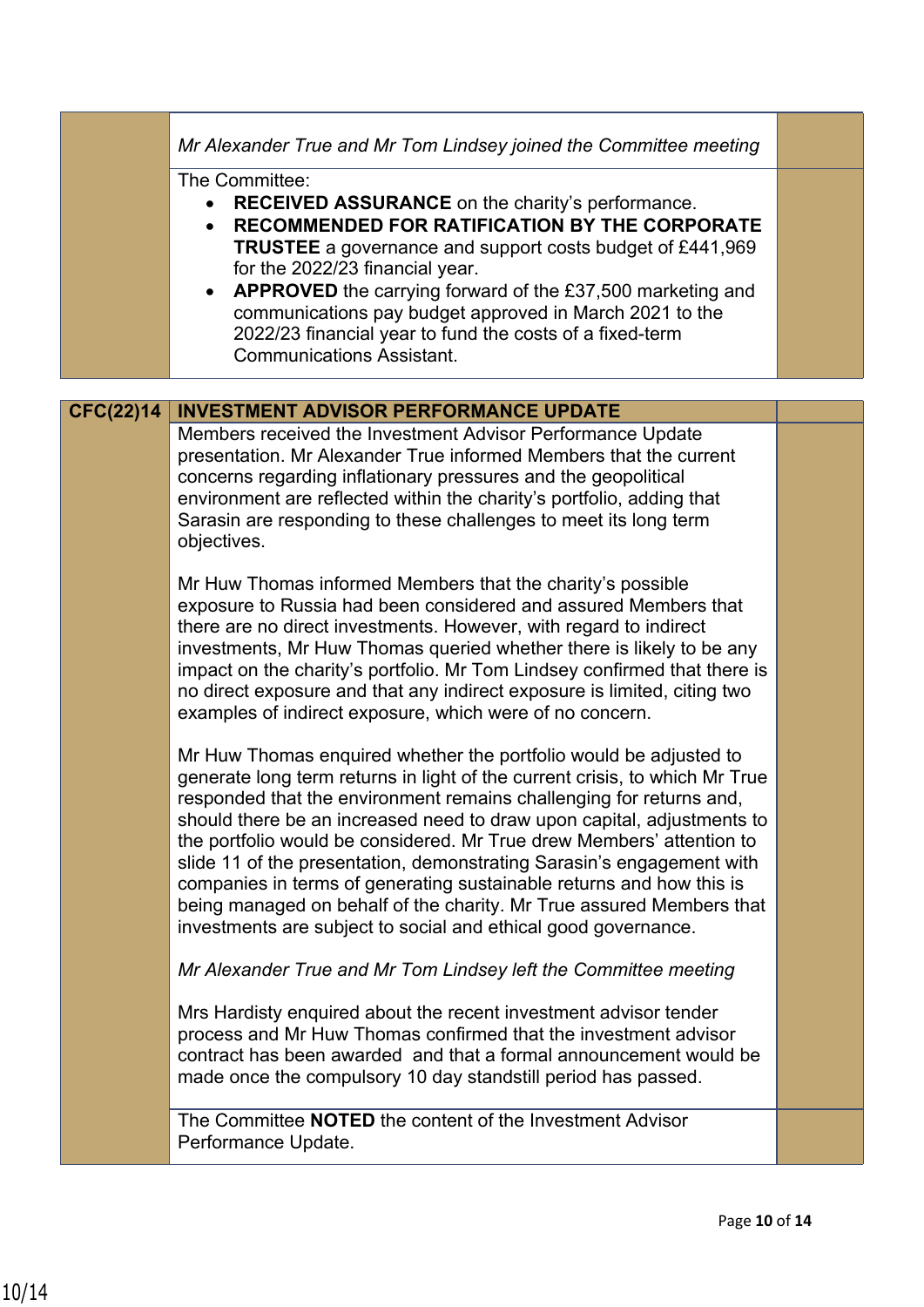## **FUNDING APPLICATION FOR CARDIOLOGY EQUIPMENT (WITHYBUSH GENERAL HOSPITAL PAEDIATRICS) CFC(22)15**

Members received the Funding Application for Cardiology Equipment (WGH Paediatrics) report.

Mr Nick Davies informed Members that, as a result of the response to the COVID-19 pandemic, a significant change has been made to the under-16 paediatric pathway in Pembrokeshire, which has focused on acute medical presentations and the need for admission or secondary care intervention. However, a significant level of outpatient activity has also been maintained throughout the pandemic.

Mr Davies further informed Members that clinic activity for Cardiology has been maintained at the Child Health department, WGH, in order to maximise access for the local population and to ensure that care of this nature is provided as close to the patient's home as possible. Mr Davies informed Members that despite the significant gaps in the paediatric consultant establishment having been significantly improved over the past 18 months, there remains a specific, longer-term risk to the patient population.

Both the echocardiography and electrocardiogram (ECG) machines used within the Child Health department are borrowed from the Cardiology technician team based at WGH and have to be reallocated to paediatrics whenever the clinics are held, which impacts on the ability to deliver an inpatient service. Specifically, in relation to the echocardiography machine, there have been issues concerning the reliability of the equipment. In terms of a paediatric specification, the current echocardiography machine does not have a high frequency paediatric probe which can result in the quality of certain types of imaging falling below the anticipated standard. Additionally, as the Child Health department sits outside of the main hospital estate, the equipment is currently transported between departments, presenting a risk to its integrity.

Mr Davies assured Members that the revenue costs have been considered within the application. Within the charitable funds establishment, there is a dedicated Pembrokeshire Cardiology Equipment Fund account (T460), which is specifically for the purchase of cardiology equipment for Pembrokeshire-based services. Mrs Llewelyn informed Members that the Month 11 uncommitted balance of this fund is £233,174, which is sufficient to cover the cost of the request.

Mrs Rayani reiterated the importance of demonstrating the positive impact of the use of charitable funds on staff and patients and requested that the experience and direct impact of the equipment is captured to provide assurance to the Committee that the funds have been effectively utilised.

With regard to the benefit to patients and their families, Mr Davies informed Members that it is anticipated that in every 3-month period, the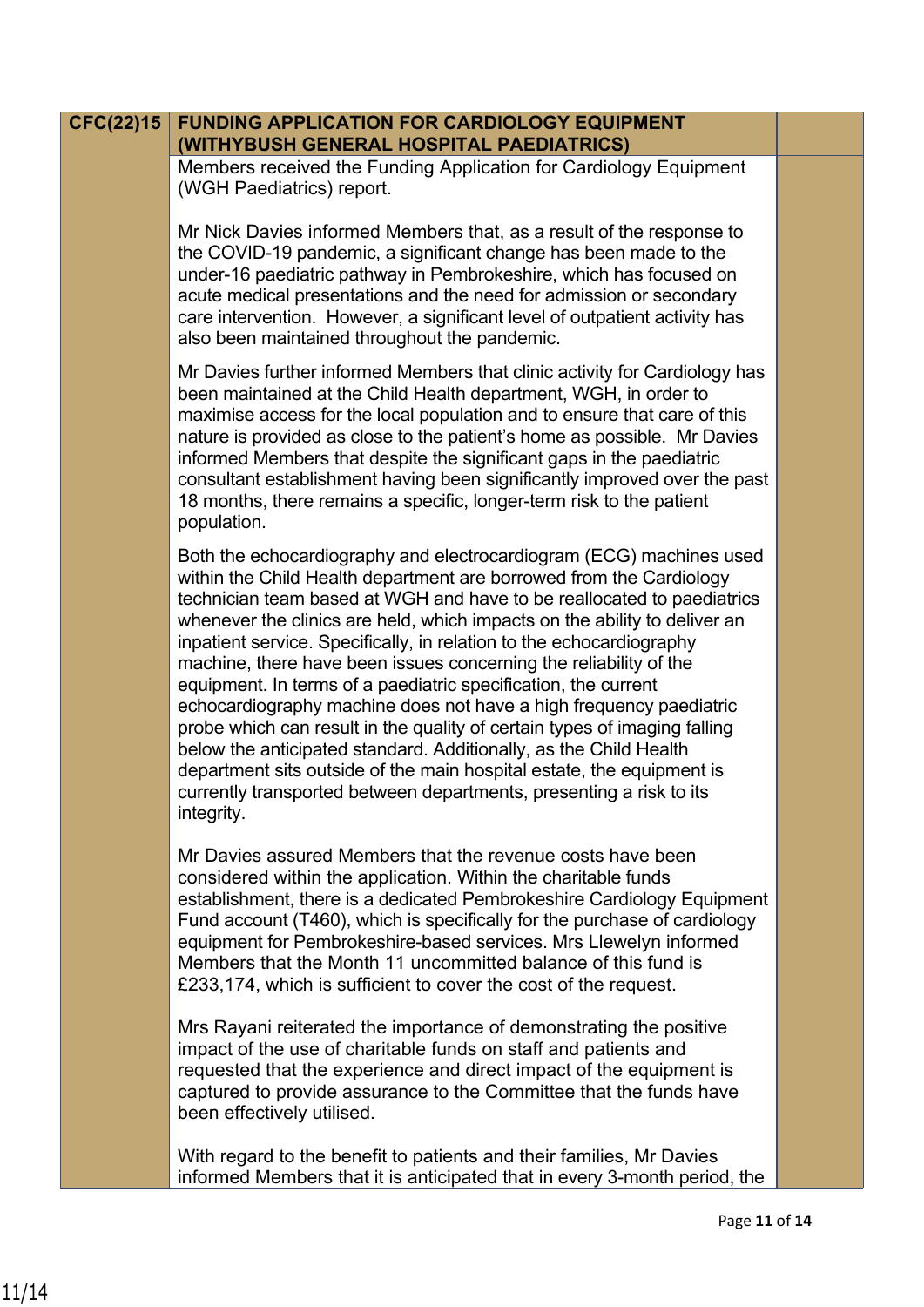|                  | local consultant alone would see approximately 80 patients. Of these,<br>there is an expectation that 20-30% of scans would identify an anomaly,<br>totalling up to 24 cases each quarter.                                                                                                                                                                                                                                                                                                                      |               |
|------------------|-----------------------------------------------------------------------------------------------------------------------------------------------------------------------------------------------------------------------------------------------------------------------------------------------------------------------------------------------------------------------------------------------------------------------------------------------------------------------------------------------------------------|---------------|
|                  | Mrs Hardisty enquired whether any capital works would be necessary to<br>accommodate the equipment, to which Mr Davies confirmed that the<br>machine would be permanently housed in the Child Health department<br>and that no major capital works would be required.                                                                                                                                                                                                                                           |               |
|                  | Regarding the anticipated receipt of the equipment and its<br>operationality, Mr Davies advised Members that this would be subject<br>to the procurement process involved, which was not anticipated to be<br>lengthy. Mrs Llewelyn informed Members that, due to the value of funds<br>requested, the application would require presentation to the Board at its<br>Public meeting on 31 <sup>st</sup> March 2022 for ratification in its role as<br>Corporate Trustee, prior to proceeding with the purchase. |               |
|                  | Members agreed to approve the application for £110,329.94 of<br>charitable funding from the T460 Pembrokeshire Cardiology Equipment<br>Fund to support the purchase of an echocardiography machine and an<br>electrocardiogram (ECG) machine.                                                                                                                                                                                                                                                                   |               |
|                  | Mr Davies and Mrs Llewelyn undertook to determine an appropriate<br>time on the Committee Work Programme 2022/23 for an update and<br>evaluation of the impact of these charitable funds on the service, staff<br>and patients.                                                                                                                                                                                                                                                                                 | <b>ND/NLI</b> |
|                  | The Committee CONSIDERED and APPROVED the application for<br>£110,329.94 of charitable funding from the T460 Pembrokeshire<br>Cardiology Equipment Fund to support the purchase of an<br>echocardiography machine and an electrocardiogram (ECG) machine,<br>prior to presentation to the Board at its Public meeting on 31 <sup>st</sup> March<br>2022 for ratification in its role as Corporate Trustee.                                                                                                      |               |
| <b>CFC(22)16</b> | <b>UPDATE ON EVALUATION FRAMEWORK FOR HYWEL DDA</b>                                                                                                                                                                                                                                                                                                                                                                                                                                                             |               |
|                  | <b>HEALTH CHARITIES</b>                                                                                                                                                                                                                                                                                                                                                                                                                                                                                         |               |
|                  | Members received a verbal update on the Evaluation Framework for<br>Hywel Dda Health Charities. Mrs Llewelyn informed Members that,<br>following discussions with NHS colleagues, particularly in England<br>regarding the reporting of charitable funding impact, HDdUHB appears<br>to be leading the way.                                                                                                                                                                                                     |               |
|                  | Mrs Llewelyn informed Members that a draft evaluation framework is<br>currently being developed with input from HDdUHB's Head of Value<br>Based Health Care and the Research and Development team to<br>measure the impact of charitable funding on patients, staff and<br>services.                                                                                                                                                                                                                            |               |
|                  |                                                                                                                                                                                                                                                                                                                                                                                                                                                                                                                 |               |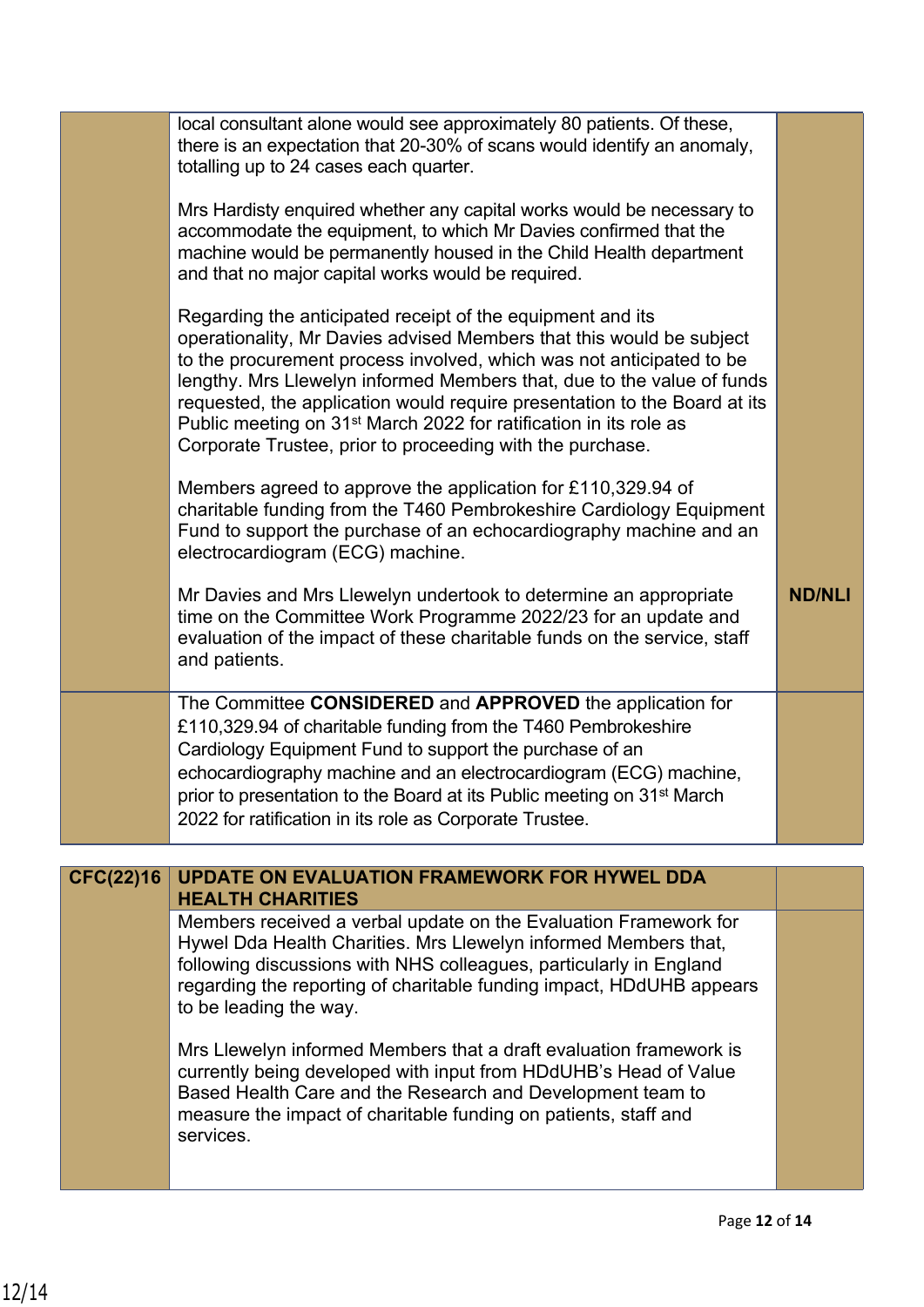| Mrs Llewelyn outlined the proposals for each area of expenditure. For<br>example, expenditure under £10,000 would require the completion of a<br>short survey to capture numerical data, such as the number of patients<br>benefiting from a successful bid. Expenditure between £10,000 and<br>£25,000 would require more in-depth survey and additional information<br>such as case studies to support reporting. Expenditure over £25,000 is<br>likely to involve a business care template being developed for<br>expenditure requests that incorporates an evaluation framework<br>detailing the PROMs and PREMs to be reported against. |                                                                                                                                                                                                                                       |
|----------------------------------------------------------------------------------------------------------------------------------------------------------------------------------------------------------------------------------------------------------------------------------------------------------------------------------------------------------------------------------------------------------------------------------------------------------------------------------------------------------------------------------------------------------------------------------------------------------------------------------------------|---------------------------------------------------------------------------------------------------------------------------------------------------------------------------------------------------------------------------------------|
| Mrs Llewelyn advised Members that the evaluation framework is being<br>developed for Quarter 1 and 2, 2022/23 and undertook to provide an<br>update to the Committee at its meeting on 6 <sup>th</sup> June 2022.                                                                                                                                                                                                                                                                                                                                                                                                                            | <b>NLI</b>                                                                                                                                                                                                                            |
| Framework for Hywel Dda Health Charities.                                                                                                                                                                                                                                                                                                                                                                                                                                                                                                                                                                                                    |                                                                                                                                                                                                                                       |
|                                                                                                                                                                                                                                                                                                                                                                                                                                                                                                                                                                                                                                              |                                                                                                                                                                                                                                       |
| The Charitable Funds Committee Work Programme for 2021/22 was<br>received for information.                                                                                                                                                                                                                                                                                                                                                                                                                                                                                                                                                   |                                                                                                                                                                                                                                       |
| The Committee NOTED the Charitable Funds Committee Work<br>Programme for 2021/22.                                                                                                                                                                                                                                                                                                                                                                                                                                                                                                                                                            |                                                                                                                                                                                                                                       |
|                                                                                                                                                                                                                                                                                                                                                                                                                                                                                                                                                                                                                                              |                                                                                                                                                                                                                                       |
| <b>CHARITABLE FUNDS COMMITTEE WORK PROGRAMME 2022/23</b><br><b>CFC(22)18</b>                                                                                                                                                                                                                                                                                                                                                                                                                                                                                                                                                                 |                                                                                                                                                                                                                                       |
| The Charitable Funds Committee Work Programme for 2022/23 was<br>received for information.                                                                                                                                                                                                                                                                                                                                                                                                                                                                                                                                                   |                                                                                                                                                                                                                                       |
| Mrs Rayani and Mrs Llewelyn undertook to review the Charitable<br>Funds Committee Work Programme for 2022/23 in terms of timeframes<br>for future evaluation reporting and agenda management.                                                                                                                                                                                                                                                                                                                                                                                                                                                | <b>MR/NLI</b>                                                                                                                                                                                                                         |
| The Committee <b>NOTED</b> the Charitable Funds Committee Work<br>Programme for 2022/23.                                                                                                                                                                                                                                                                                                                                                                                                                                                                                                                                                     |                                                                                                                                                                                                                                       |
|                                                                                                                                                                                                                                                                                                                                                                                                                                                                                                                                                                                                                                              |                                                                                                                                                                                                                                       |
|                                                                                                                                                                                                                                                                                                                                                                                                                                                                                                                                                                                                                                              |                                                                                                                                                                                                                                       |
| Mrs Rayani provided a reflective summary of the meeting, highlighting<br>the following:                                                                                                                                                                                                                                                                                                                                                                                                                                                                                                                                                      |                                                                                                                                                                                                                                       |
| The challenges to generating income for the charity going<br>forward.<br>The powerful presentation provided by Mr Saw to illustrate the                                                                                                                                                                                                                                                                                                                                                                                                                                                                                                      |                                                                                                                                                                                                                                       |
|                                                                                                                                                                                                                                                                                                                                                                                                                                                                                                                                                                                                                                              | The Committee NOTED the content of the verbal Update on Evaluation<br><b>CHARITABLE FUNDS COMMITTEE WORK PROGRAMME 2021/22</b><br><b>REFLECTIVE SUMMARY OF MEETING</b><br>positive impact of the purchase of the transperineal biopsy |